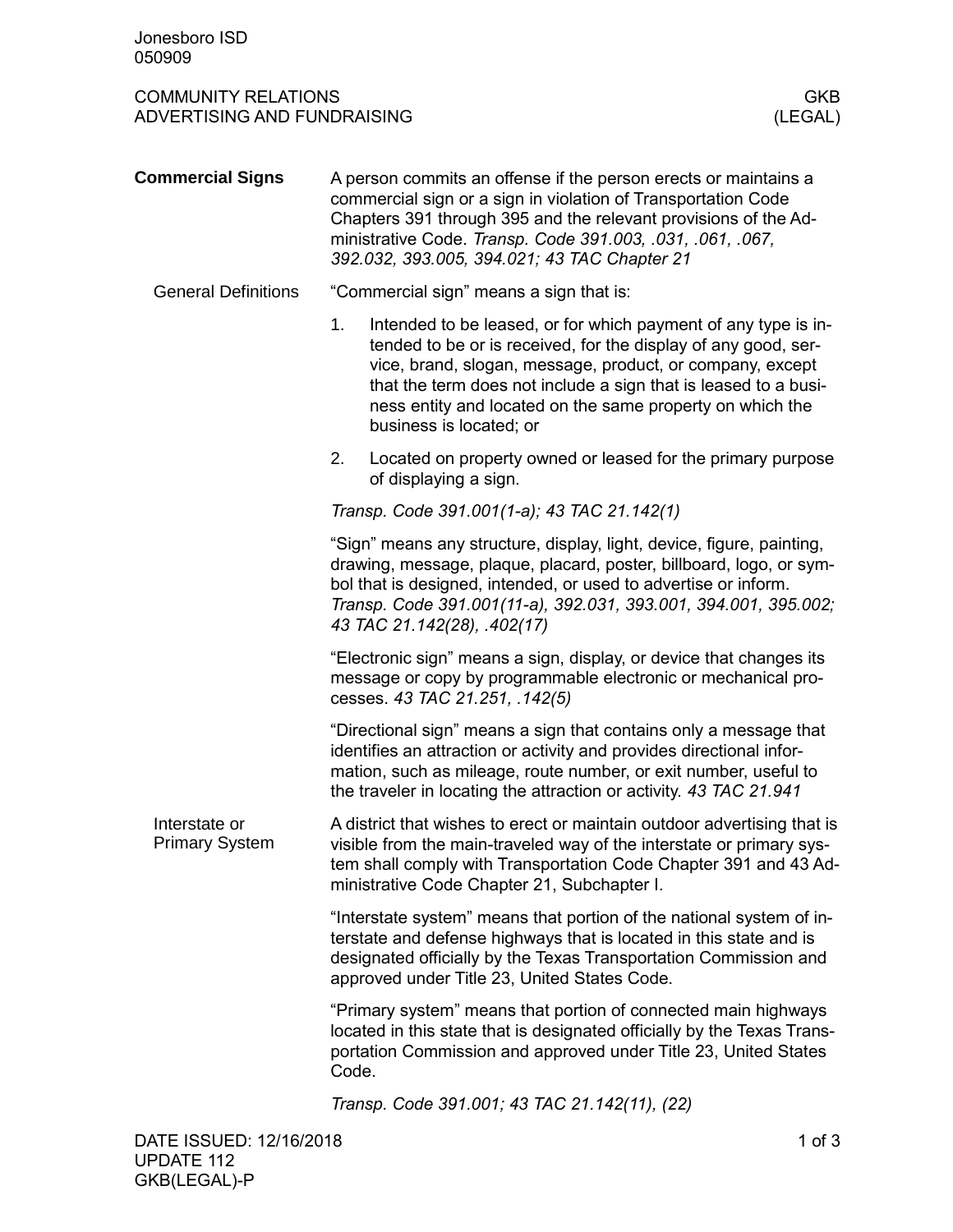## COMMUNITY RELATIONS GKB<br>ADVERTISING AND FUNDRAISING AND AND TRIVIAL SERVICE OF THE MANUSCRIPTION OF THE MANUSCRIPTION OF THE MANUSCRIP ADVERTISING AND FUNDRAISING

| State Highway<br>Right-of-Way | A district that wishes to place or maintain a sign on a state highway<br>right-of-way shall comply with Transportation Code Chapter 392.                                                                                                                                                                                                        |
|-------------------------------|-------------------------------------------------------------------------------------------------------------------------------------------------------------------------------------------------------------------------------------------------------------------------------------------------------------------------------------------------|
|                               | "State highway right-of-way" means the right-of-way of a highway<br>designated as part of the state highway system. Transp. Code<br>392.001                                                                                                                                                                                                     |
| <b>Public Road</b>            | A district that wishes to place a sign on the right-of-way of a public<br>road shall comply with Transportation Code Chapter 393.                                                                                                                                                                                                               |
| <b>Rural Road</b>             | A district that wishes to erect or maintain an outdoor sign that is<br>visible from the main-traveled way of a rural road shall comply with<br>Transportation Code Chapter 394 and 43 Administrative Code<br>Chapter 21, Subchapter K.                                                                                                          |
|                               | "Rural road" means a road, street, way, or bridge:                                                                                                                                                                                                                                                                                              |
|                               | 1.<br>That is located in an unincorporated area;                                                                                                                                                                                                                                                                                                |
|                               | 2.<br>That is not privately owned or controlled;                                                                                                                                                                                                                                                                                                |
|                               | 3.<br>Any part of which is open to the public for vehicular traffic;<br>and                                                                                                                                                                                                                                                                     |
|                               | That is under the jurisdiction of the state or a political subdivi-<br>4.<br>sion.                                                                                                                                                                                                                                                              |
|                               | Transp. Code 394.002; 43 TAC 21.402(16)                                                                                                                                                                                                                                                                                                         |
| <b>Toll Road</b>              | A district that wishes to erect or maintain an outdoor sign that is<br>visible from the main-traveled way of a toll road and erected for the<br>purpose of having the message seen from the main-traveled way<br>shall comply with any rules adopted by the governing body of the<br>toll road authority under Transportation Code Chapter 395. |
|                               | This provision applies only to a toll road located in a county with a<br>population of 3.3 million or more; or that is adjacent to a county<br>with a population of 3.3 million or more and in which a municipality<br>with a population of more than 60,000 is located. Transp. Code<br>395.001                                                |
| Electronic Sign               | A district that wishes to erect an electronic sign shall comply with<br>43 Administrative Code, Chapter 21, Subchapter I.                                                                                                                                                                                                                       |
| Directional Sign              | A district that wishes to erect a directional sign shall comply with 43<br>Administrative Code, Chapter 21, Subchapter Q.                                                                                                                                                                                                                       |
| <b>Charitable Raffles</b>     | A raffle is the awarding of one or more prizes by chance at a single<br>occasion among a pool or group of persons who have paid or<br>promised a thing of value for a ticket that represents a chance to<br>win a prize. Occupations Code 2002.002(6)                                                                                           |